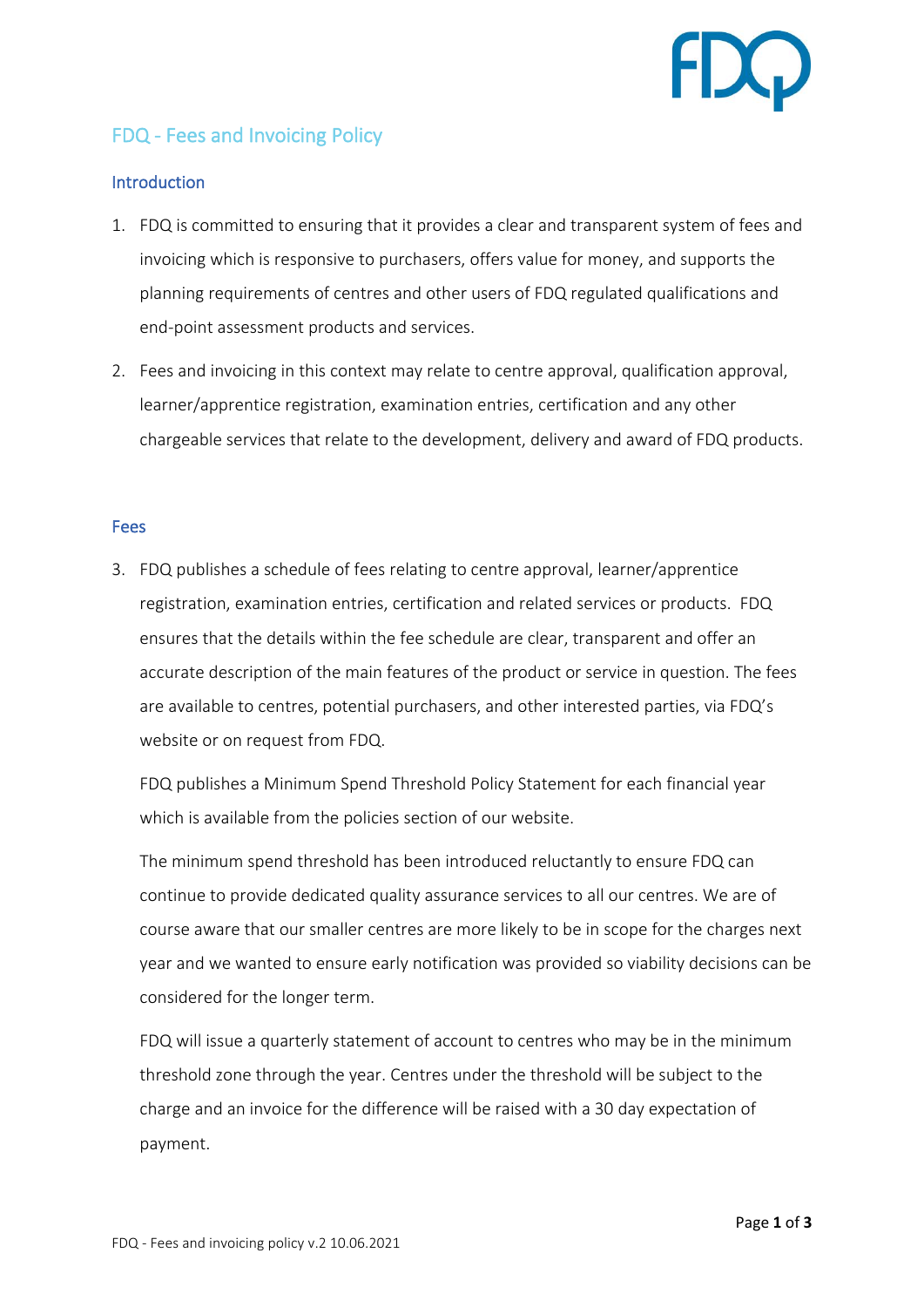

- 4. FDQ aims to support the planning and implementation of FDQ qualifications and endpoint assessments by ensuring that information on fees is made available to purchasers as far in advance as possible. Where this is not feasible, FDQ will endeavour to provide sufficient information that will give a reasonable indication of the fees applicable to the products in order that potential purchasers can make informed decisions and plan accordingly.
- 5. Where FDQ offers a qualification, which is also available as part of a package or grouping of units and/or qualifications FDQ will make clear in advance the scope of the fees attached to the constituent parts of any package.

## Invoicing

- 6. In regard to invoicing, FDQ will ensure that:
	- a) All invoices for FDQ products and services are issued in a timely manner and that they provide a breakdown of fees to a reasonable level of detail, as requested by a user or purchaser, and in such a way that the detail may be confirmed easily by the purchaser
	- b) all invoices include as a minimum, the following information
		- i. Centre name
		- ii. Centre address
		- iii. Centre number
		- iv. Invoice number
		- v. Date of issue
		- vi. Summary of products or services
		- vii. Amount due
		- viii. Bank details for electronic transfer of funds
		- ix. Breakdown of learner/apprentices details (learner/apprentice number, first name and surname) where applicable